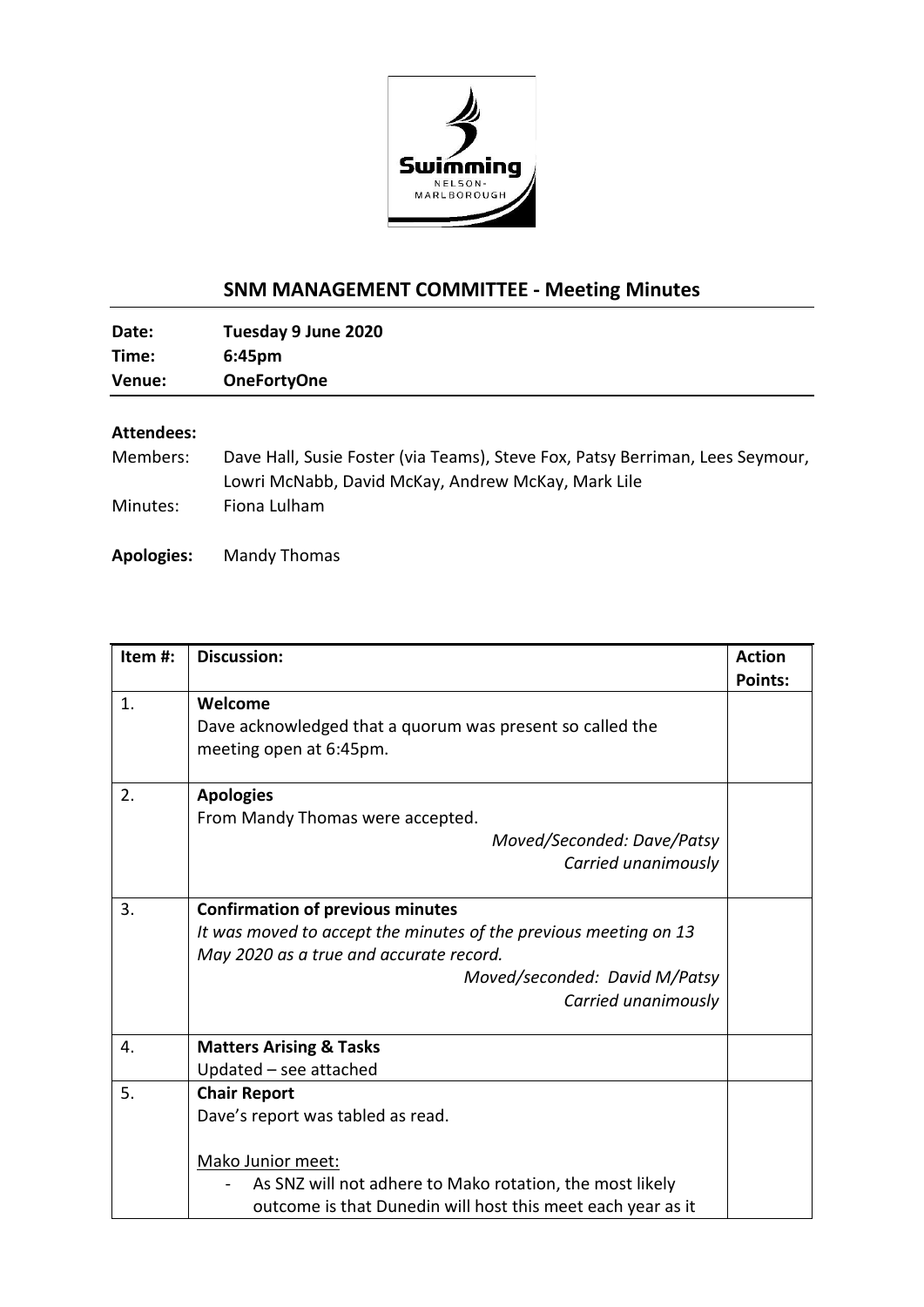|     | has the largest pool. This disadvantages swimmers from<br>SNM due to the travel distance and expense.<br>It was agreed that the Mako committee should propose to<br>SNZ that they hold Mako North (SNM and Canterbury West<br>Coast) and Mako South (Otago and Southland) Junior meets.                                                                                                                         |          |
|-----|-----------------------------------------------------------------------------------------------------------------------------------------------------------------------------------------------------------------------------------------------------------------------------------------------------------------------------------------------------------------------------------------------------------------|----------|
| 6.  | <b>Strategic Plan/KPI Implementation</b><br>Lees' draft Strategic Plan was circulated prior to meeting. Next steps<br>are to develop an Action Plan to sit behind the Strategic Plan.<br>Suggested focus: How can we harness the resources of the region.<br>It was agreed to hold a specific Strategic Planning meeting - prior to<br>the Calendar Planning meeting on 28 June.                                | AP       |
| 7.  | <b>Health &amp; Safety, Child Protection</b><br>Nothing to report this month.                                                                                                                                                                                                                                                                                                                                   |          |
| 8.  | <b>Secretary Report</b><br>Fiona's report was tabled as read.<br>SNM Alumni - Fiona to contact clubs to ask for suggested past<br>members to contact. Fiona to check the cost of SNM badges with<br>Mandy.                                                                                                                                                                                                      | AP<br>AP |
| 9.  | <b>Treasurer Report</b><br>Susie circulated reports on meet reconciliations and comparisons<br>prior to the meeting. Increased costs of running meets was<br>discussed as well as how profits and funding were distributed across<br>the meets. It was agreed that the model and meet costs need to be<br>reviewed. Sub-committee to be formed after the AGM to report to<br>MC and Board with recommendations. | AP       |
| 10. | <b>Registrar Report</b><br>Patsy's report was tabled as read.<br>SNM Short course - no changes will be made to the meet as it is the<br>region's championship short course meet.<br>Cancelled meets due to Covid - Patsy to send through a list of<br>cancelled meets due to Covid to be accepted/ratified.<br>SNZ Short Course Series - to be discussed at Calendar Meeting on<br>Sunday 28 June.              | AP       |
| 11. | <b>Publicity/Communication Report</b><br>Nothing to report.                                                                                                                                                                                                                                                                                                                                                     |          |
| 12. | <b>Funding Report</b><br>Fiona to apply for funding for lane hire costs for SNM Short Course<br>meet. Fiona to determine which funder to apply to and email details<br>to MC for approval.                                                                                                                                                                                                                      | AP       |
| 13. | <b>SNZ Liaison Report</b><br>Chair Level: Dave not able to attend next Regional Chair call<br>- will organise cover.                                                                                                                                                                                                                                                                                            | AP       |